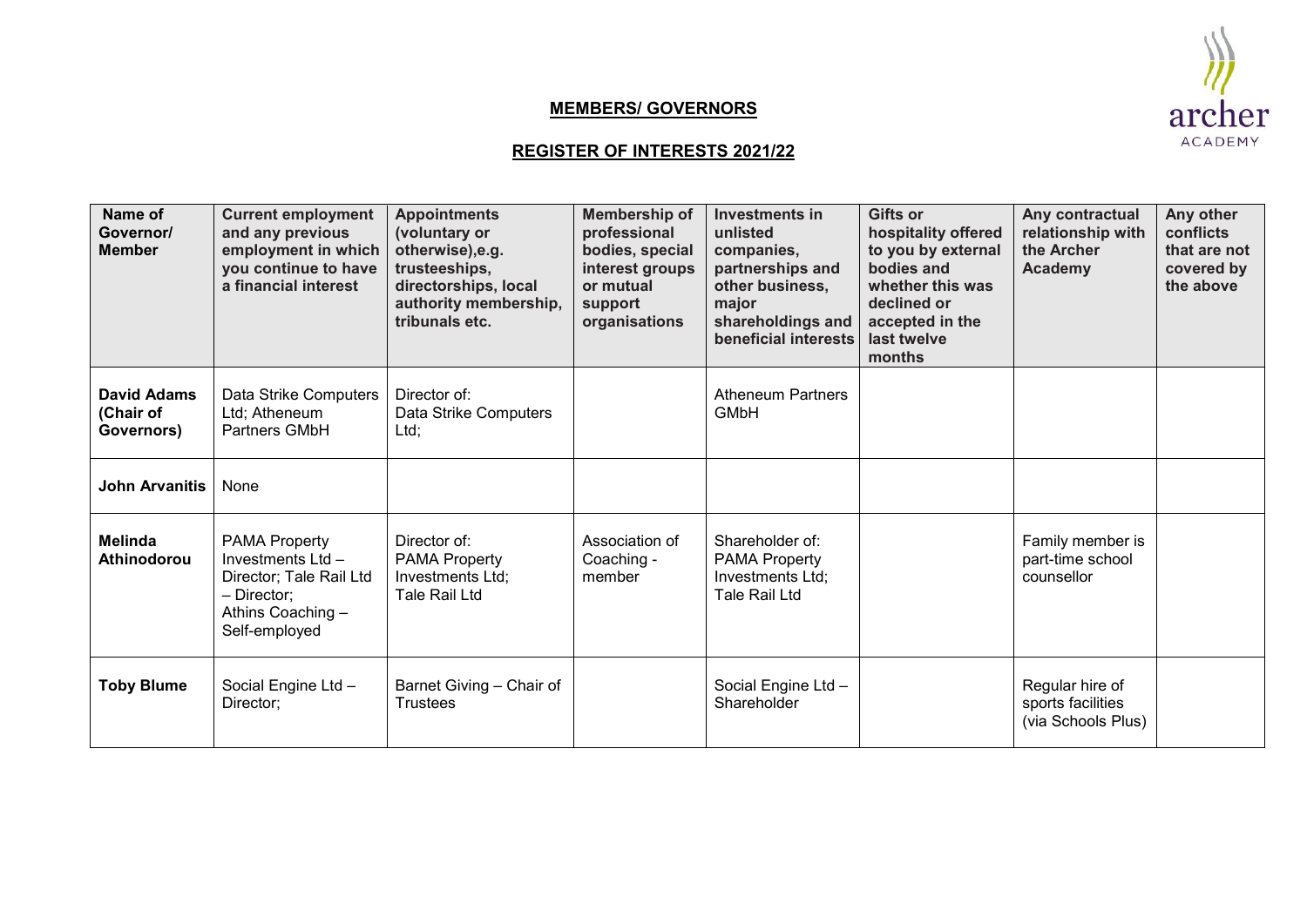| Name of<br>Governor/<br><b>Member</b>                               | <b>Current employment</b><br>and any previous<br>employment in which<br>you continue to have<br>a financial interest | <b>Appointments</b><br>(voluntary or<br>otherwise), e.g.<br>trusteeships,<br>directorships, local<br>authority membership,<br>tribunals etc. | <b>Membership of</b><br>professional<br>bodies, special<br>interest groups<br>or mutual<br>support<br>organisations           | <b>Investments in</b><br>unlisted<br>companies,<br>partnerships and<br>other business,<br>major<br>shareholdings and<br>beneficial interests | <b>Gifts or hospitality</b><br>offered to you by<br>external bodies<br>and whether this<br>was declined or<br>accepted in the<br>last twelve months | Any contractual<br>relationship with<br>the Archer<br><b>Academy</b> | Any other<br>conflicts<br>that are not<br>covered by<br>the above |
|---------------------------------------------------------------------|----------------------------------------------------------------------------------------------------------------------|----------------------------------------------------------------------------------------------------------------------------------------------|-------------------------------------------------------------------------------------------------------------------------------|----------------------------------------------------------------------------------------------------------------------------------------------|-----------------------------------------------------------------------------------------------------------------------------------------------------|----------------------------------------------------------------------|-------------------------------------------------------------------|
| <b>Natalia Cid</b><br>Garcia                                        | Jacksons Lane - Head<br>of Creative Learning                                                                         | Co-chair at Haringey<br>Creates:<br>Flourishing Lives -<br>Trustee                                                                           |                                                                                                                               |                                                                                                                                              |                                                                                                                                                     |                                                                      |                                                                   |
| <b>Tahirah De</b><br><b>Aguiar Chaves</b>                           | Hammersmith &<br>Fulham Council;<br><b>TayDac Consultancy</b>                                                        | Tudor Primary School -<br>Governor                                                                                                           | Member of<br>National<br><b>Education Union</b>                                                                               |                                                                                                                                              |                                                                                                                                                     |                                                                      |                                                                   |
| <b>Louise Dobrin-</b><br>Glazer<br>(resigned 6<br><b>July 2021)</b> | <b>Government Legal</b><br>Department-<br>Employee                                                                   | Habonim Dror - Trustee                                                                                                                       |                                                                                                                               |                                                                                                                                              |                                                                                                                                                     |                                                                      |                                                                   |
| <b>Karen Gubbay</b>                                                 | Self-employed                                                                                                        | <b>Educational Consultant</b><br>at Home-Start UK                                                                                            | Professional<br>Association of<br>teachers of<br>students with<br>specific learning<br>difficulties<br>$(PATOSS) -$<br>member |                                                                                                                                              |                                                                                                                                                     |                                                                      |                                                                   |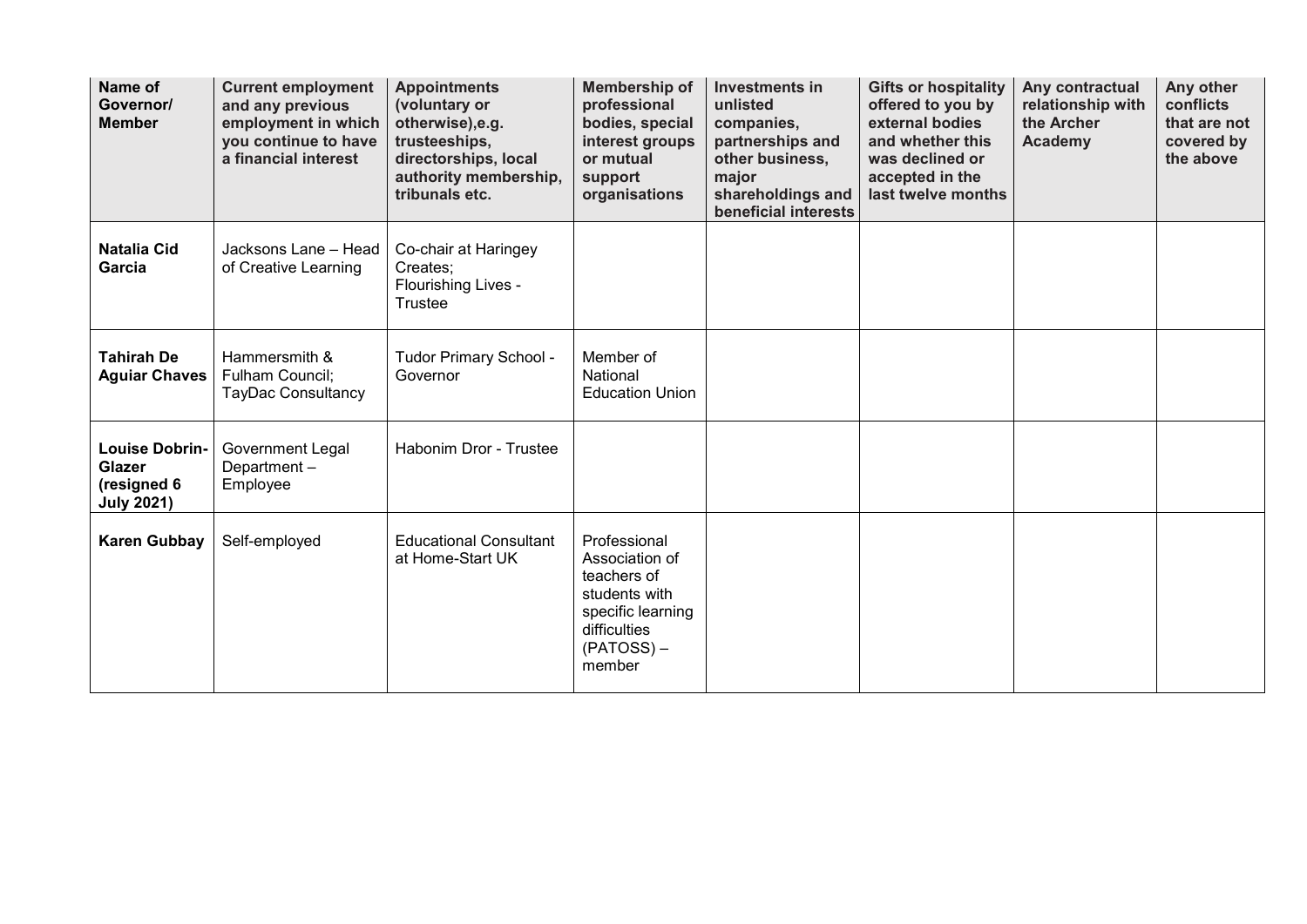| Name of<br>Governor/<br><b>Member</b>                        | <b>Current employment</b><br>and any previous<br>employment in which<br>you continue to have<br>a financial interest | <b>Appointments</b><br>(voluntary or<br>otherwise), e.g.<br>trusteeships,<br>directorships, local<br>authority membership,<br>tribunals etc. | Membership of<br>professional<br>bodies, special<br>interest groups<br>or mutual<br>support<br>organisations | <b>Investments in</b><br>unlisted<br>companies,<br>partnerships and<br>other business,<br>major<br>shareholdings and<br>beneficial interests | <b>Gifts or hospitality</b><br>offered to you by<br>external bodies<br>and whether this<br>was declined or<br>accepted in the<br>last twelve months | Any contractual<br>relationship with<br>the Archer<br><b>Academy</b> | Any other<br>conflicts<br>that are not<br>covered by<br>the above |
|--------------------------------------------------------------|----------------------------------------------------------------------------------------------------------------------|----------------------------------------------------------------------------------------------------------------------------------------------|--------------------------------------------------------------------------------------------------------------|----------------------------------------------------------------------------------------------------------------------------------------------|-----------------------------------------------------------------------------------------------------------------------------------------------------|----------------------------------------------------------------------|-------------------------------------------------------------------|
| Cathy<br><b>Halstead</b><br>(resigned 6<br><b>July 2021)</b> | Copylicious Ltd -<br><b>Director</b><br>Timewise - Content<br>Writer                                                 |                                                                                                                                              |                                                                                                              | Copylicious Ltd -<br>100% shareholder                                                                                                        |                                                                                                                                                     |                                                                      |                                                                   |
| <b>Lucy Harrison</b><br>(Headteacher)                        | The Archer Academy-<br>Headteacher                                                                                   | Woodhouse College -<br>Governor                                                                                                              | ASCL - member                                                                                                |                                                                                                                                              |                                                                                                                                                     | Member of staff                                                      |                                                                   |
| Lauren<br>Higginson                                          | Lloyds Banking Group<br>- Employee                                                                                   |                                                                                                                                              |                                                                                                              |                                                                                                                                              |                                                                                                                                                     |                                                                      |                                                                   |
| <b>Sally Hill</b>                                            | The Archer Academy                                                                                                   |                                                                                                                                              |                                                                                                              |                                                                                                                                              |                                                                                                                                                     | Member of staff                                                      |                                                                   |
| <b>Avis Johns</b>                                            | Social Engine Ltd -<br><b>Director</b>                                                                               |                                                                                                                                              |                                                                                                              | Social Engine Ltd -<br>Shareholder                                                                                                           |                                                                                                                                                     |                                                                      |                                                                   |
| <b>Simran Jouhal</b><br>(resigned 16<br><b>March 2021)</b>   | The Archer Academy                                                                                                   |                                                                                                                                              | NEU - member                                                                                                 |                                                                                                                                              |                                                                                                                                                     | Member of staff                                                      |                                                                   |
| Sanjay Maraj                                                 | Jacobs - Employee                                                                                                    |                                                                                                                                              |                                                                                                              |                                                                                                                                              |                                                                                                                                                     |                                                                      |                                                                   |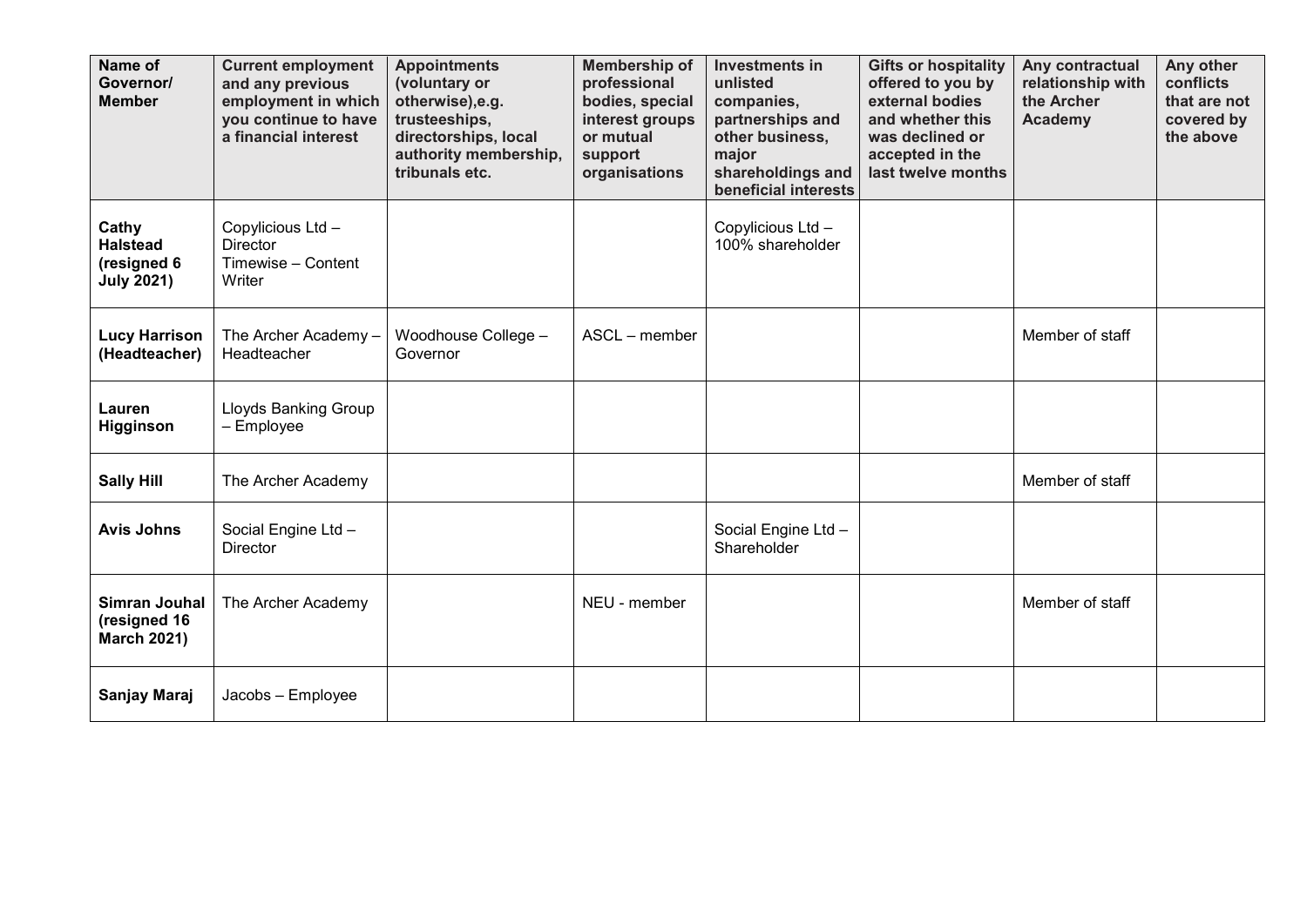| Name of<br>Governor/<br><b>Member</b>                  | <b>Current employment</b><br>and any previous<br>employment in which<br>you continue to have<br>a financial interest | <b>Appointments</b><br>(voluntary or<br>otherwise), e.g.<br>trusteeships,<br>directorships, local<br>authority membership,<br>tribunals etc. | Membership of<br>professional<br>bodies, special<br>interest groups<br>or mutual<br>support<br>organisations | <b>Investments in</b><br>unlisted<br>companies,<br>partnerships and<br>other business,<br>major<br>shareholdings and<br>beneficial interests | <b>Gifts or hospitality</b><br>offered to you by<br>external bodies<br>and whether this<br>was declined or<br>accepted in the<br>last twelve months | Any contractual<br>relationship with<br>the Archer<br><b>Academy</b> | Any other<br>conflicts<br>that are not<br>covered by<br>the above |
|--------------------------------------------------------|----------------------------------------------------------------------------------------------------------------------|----------------------------------------------------------------------------------------------------------------------------------------------|--------------------------------------------------------------------------------------------------------------|----------------------------------------------------------------------------------------------------------------------------------------------|-----------------------------------------------------------------------------------------------------------------------------------------------------|----------------------------------------------------------------------|-------------------------------------------------------------------|
| <b>Jo Moses</b>                                        | <b>Surrey County Council</b><br>Children's Social Care<br>- Assistant Director                                       |                                                                                                                                              | Social Work<br>England<br>(qualified social<br>worker)                                                       |                                                                                                                                              |                                                                                                                                                     |                                                                      |                                                                   |
| Jacqueline<br>Ochong'                                  | BT plc - Employee                                                                                                    |                                                                                                                                              | <b>ACCA UK -</b><br>member                                                                                   |                                                                                                                                              |                                                                                                                                                     |                                                                      |                                                                   |
| <b>Ben</b><br><b>Overlander</b>                        | <b>Amazon UK Services</b><br>Ltd                                                                                     |                                                                                                                                              |                                                                                                              |                                                                                                                                              |                                                                                                                                                     |                                                                      |                                                                   |
| Grace<br><b>Palazzolo</b><br>(resigned 11<br>May 2021) | None                                                                                                                 |                                                                                                                                              |                                                                                                              |                                                                                                                                              |                                                                                                                                                     |                                                                      |                                                                   |
| <b>Sarah Pearce</b>                                    | None                                                                                                                 |                                                                                                                                              |                                                                                                              |                                                                                                                                              |                                                                                                                                                     |                                                                      |                                                                   |
| <b>Clare Raff</b>                                      | JCOSS - Consultant                                                                                                   | Myisrael Charity -<br>Trustee                                                                                                                | Careers<br>Development<br>Institute (CDI) -<br>member                                                        |                                                                                                                                              |                                                                                                                                                     |                                                                      |                                                                   |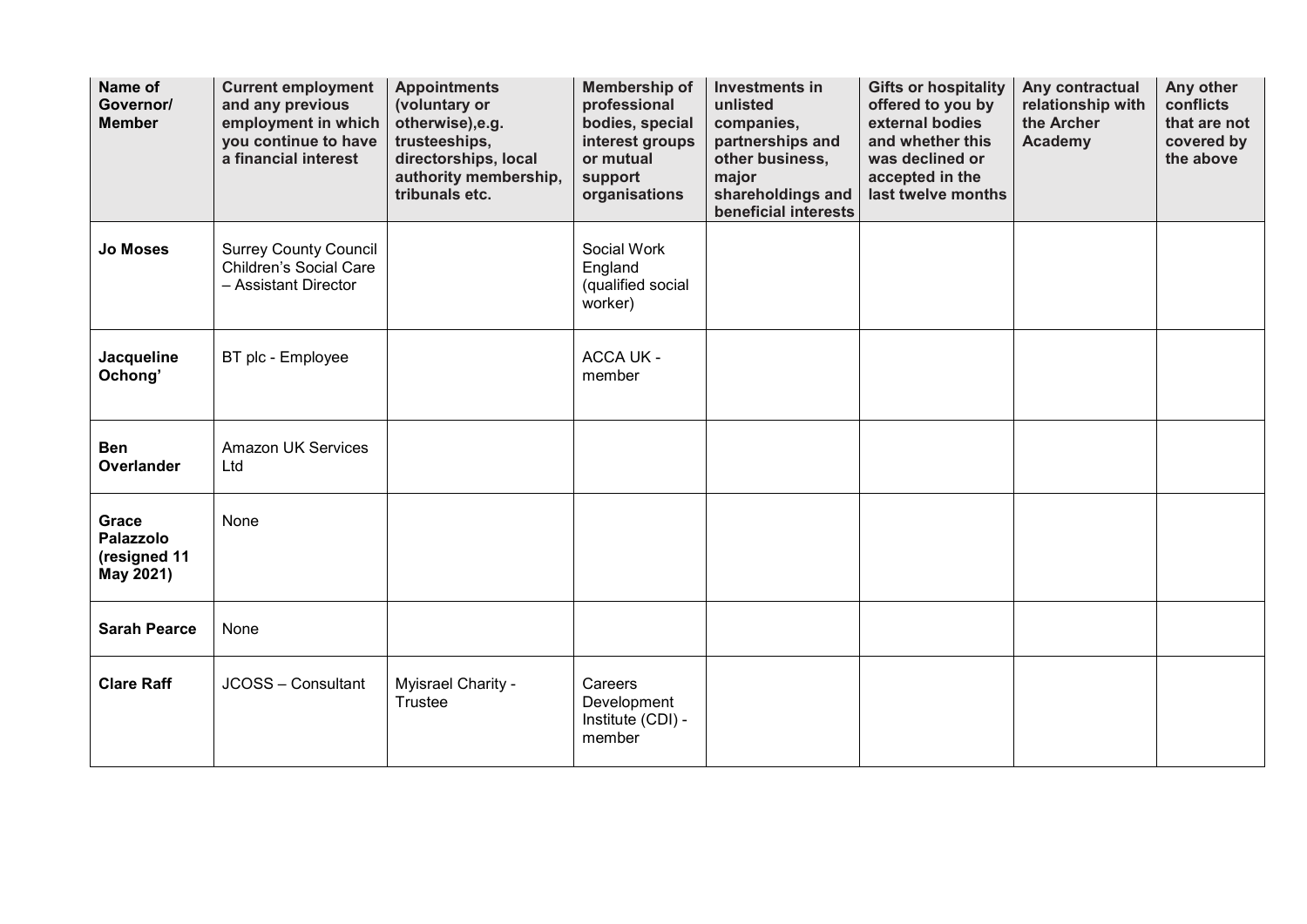| Name of<br>Governor/<br><b>Member</b> | <b>Current employment</b><br>and any previous<br>employment in which<br>you continue to have<br>a financial interest | <b>Appointments</b><br>(voluntary or<br>otherwise), e.g.<br>trusteeships,<br>directorships, local<br>authority membership,<br>tribunals etc.                                                                                                     | Membership of<br>professional<br>bodies, special<br>interest groups<br>or mutual<br>support<br>organisations                          | Investments in<br>unlisted<br>companies,<br>partnerships and<br>other business,<br>major<br>shareholdings and<br>beneficial interests       | <b>Gifts or hospitality</b><br>offered to you by<br>external bodies<br>and whether this<br>was declined or<br>accepted in the<br>last twelve months | Any contractual<br>relationship with<br>the Archer<br><b>Academy</b> | Any other<br>conflicts<br>that are not<br>covered by<br>the above |
|---------------------------------------|----------------------------------------------------------------------------------------------------------------------|--------------------------------------------------------------------------------------------------------------------------------------------------------------------------------------------------------------------------------------------------|---------------------------------------------------------------------------------------------------------------------------------------|---------------------------------------------------------------------------------------------------------------------------------------------|-----------------------------------------------------------------------------------------------------------------------------------------------------|----------------------------------------------------------------------|-------------------------------------------------------------------|
| <b>Srikannt</b><br>Ragvani            | The Swaminarayan<br>Independent Day<br>School                                                                        |                                                                                                                                                                                                                                                  |                                                                                                                                       |                                                                                                                                             |                                                                                                                                                     |                                                                      |                                                                   |
| <b>Claire Straus</b>                  | Employee of:<br>Fathom Careers Ltd;<br>London Pharma &<br><b>Chemicals Ltd</b>                                       | Director of:<br>Fathom Careers Ltd;<br>London Pharma &<br>Chemicals Holdings Ltd;<br>Silverlane Ltd;<br>Mobilise Public Ltd;<br>FIT Industries Ltd;<br>Chemgo AG<br>Trustee of:<br><b>Herbert &amp; Stefanie</b><br><b>Straus Memorial Trust</b> | Member of:<br>Careers<br>Development<br>Institute (CDI);<br>National Institute<br>for Career<br>Education &<br>Counselling<br>(NICEC) | Shareholder in:<br><b>Fathom Careers</b><br>Ltd;<br>Mobilise Ltd;<br>London Pharma &<br><b>Chemicals Holdings</b><br>Ltd:<br>Silverlane Ltd |                                                                                                                                                     |                                                                      |                                                                   |
| <b>Judith</b><br>Vandervelde          | The Archer Academy                                                                                                   |                                                                                                                                                                                                                                                  | Member of<br>NASUWT;<br>Geographical<br>Association                                                                                   |                                                                                                                                             |                                                                                                                                                     | Member of staff                                                      |                                                                   |
| <b>Ben Whittaker</b>                  | Koreo Consultancy -<br>Employee                                                                                      | Trustee of:<br><b>Action for Southern</b><br>Africa;<br>Joseph Rowntree<br><b>Charitable Trust</b>                                                                                                                                               | GMB - member;<br><b>National Union</b><br>of Students -<br>honorary<br>member                                                         |                                                                                                                                             |                                                                                                                                                     |                                                                      |                                                                   |